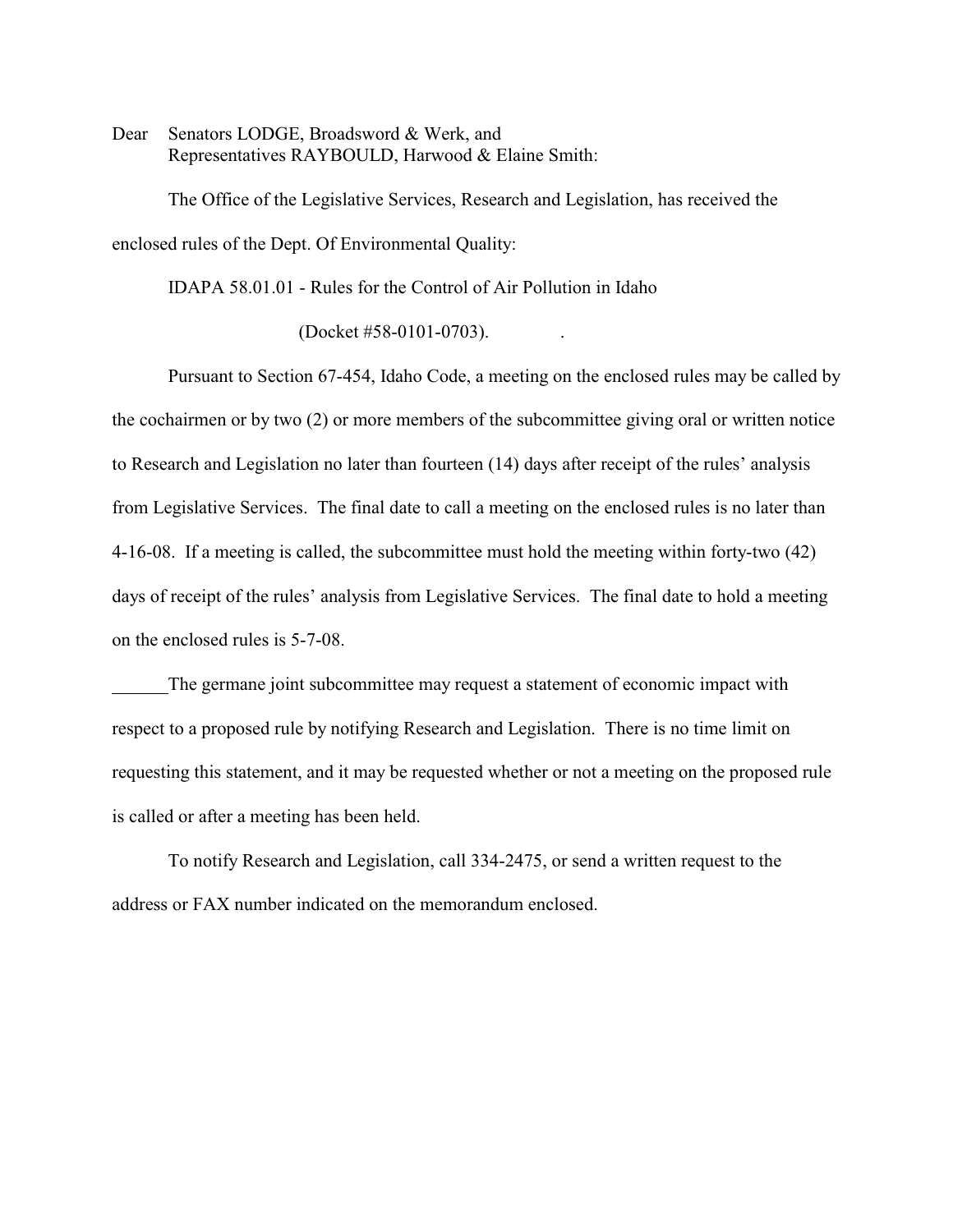# **MEMORANDUM**

TO: Rules Review Subcommittee of the Senate Health and Welfare Committee and the House Environment, Energy and Technology Committee

FROM: Research & Legislation Staff - Katharine Gerrity

DATE: March 28, 2008

SUBJECT: Department of Environmental Quality

The Department of Environmental Quality submits notice of proposed rule at IDAPA 58.01.01 - Rules for the Control of Air Pollution in Idaho. According to the Department, the rulemaking is proposed to clarify the purpose and applicability of specified sections of the rule relating to sulfur content of fuels. The Department notes that the changes are not substantive in nature. Negotiated rulemaking was conducted.

The Department also notes that the rule does not regulate an activity not regulated by the federal government, nor is it broader in scope or more stringent than federal regulations and confirms that there is no negative fiscal impact on the state general fund greater than ten thousand dollars as a result of the changes.

We have no specific comments or suggestions based on our review of this rule. The proposed rule appears to be authorized by Sections 39-105 and 39-107, Idaho Code.

cc: Department of Environmental Quality Paula J. Wilson Martin Bauer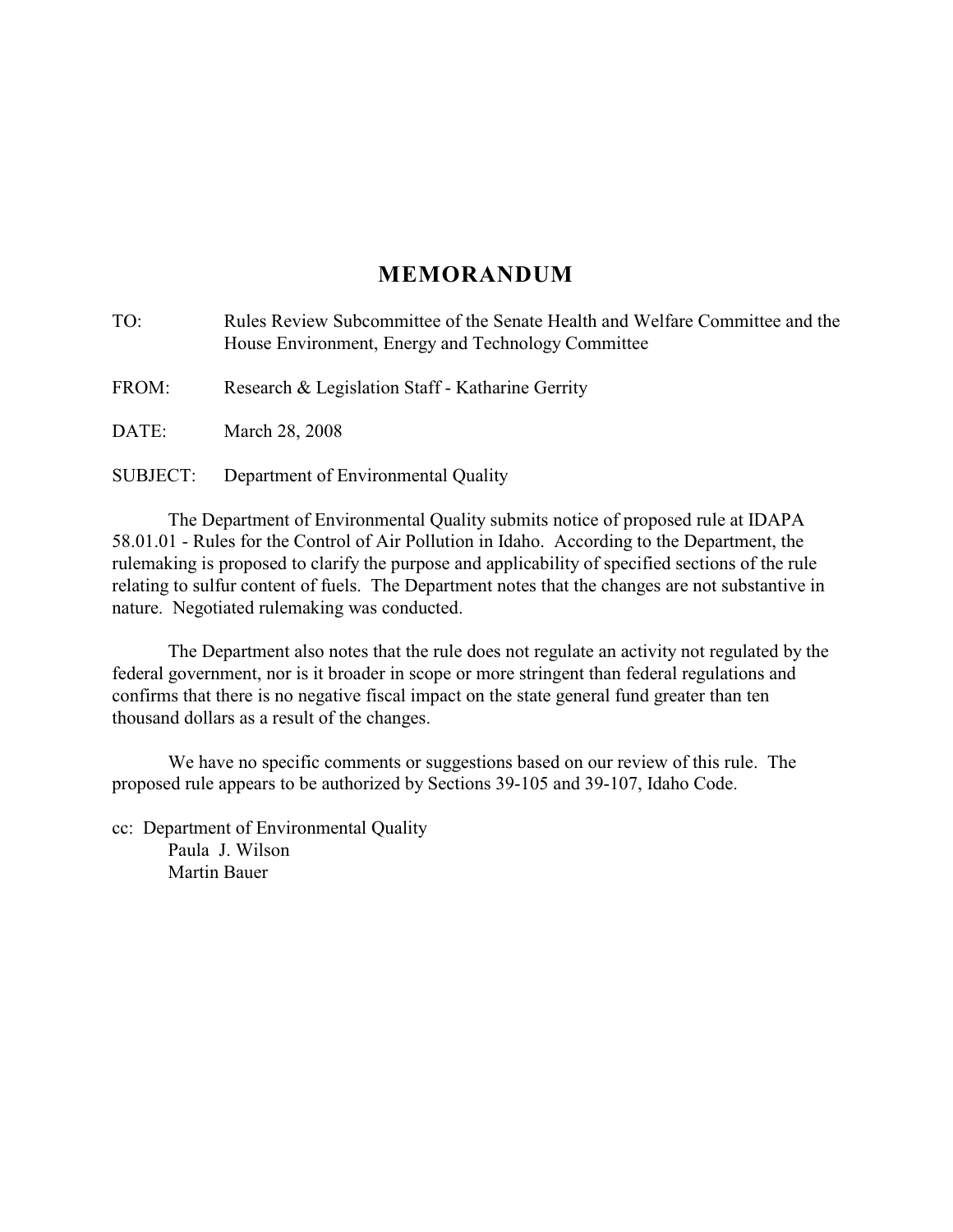## **IDAPA 58 - DEPARTMENT OF ENVIRONMENTAL QUALITY**

**58.01.01 - RULES FOR THE CONTROL OF AIR POLLUTION IN IDAHO**

#### **DOCKET NO. 58-0101-0703**

### **NOTICE OF RULEMAKING - PROPOSED RULE**

**AUTHORITY:** In compliance with Section 67-5221(1), Idaho Code, notice is hereby given that this agency has proposed rulemaking. The action is authorized by Sections 39-105 and 39-107, Idaho Code.

**PUBLIC HEARING SCHEDULE:** A public hearing concerning this proposed rule will be held as follows:

June 10, 2008, 3:30 p.m. Department of Environmental Quality Conference Room C 1410 N. Hilton, Boise, Idaho.

The hearing site(s) will be accessible to persons with disabilities. Requests for accommodation must be made no later than five  $(5)$  days prior to the hearing. For arrangements, contact the undersigned at (208) 373-0418.

**DESCRIPTIVE SUMMARY:** The Department of Environmental Quality (DEQ) has initiated this rulemaking to ensure that the purpose and applicability of Sections 725 through 729, as they relate to sulfur content of fuels, is clear. The revisions to Sections 725 through 729 have been proposed for clarification purposes and are not substantive in nature.

Members of the regulated community who may be subject to Idaho's air quality rules as well as special interest groups, public officials, or members of the public who have an interest in the regulation of air emissions from sources in Idaho may be interested in commenting on this proposed rule. The proposed rule text is in legislative format. Language the agency proposes to add is underlined. Language the agency proposes to delete is struck out. It is these additions and deletions to which public comment should be addressed.

After consideration of public comments, DEQ intends to present the final proposal to the Board of Environmental Quality in October 2008 for adoption of a pending rule. The rule is expected to be final and effective upon adjournment of the 2009 legislative session if adopted by the Board and approved by the Legislature.

**NEGOTIATED RULEMAKING:** Negotiated rulemaking was conducted pursuant to Idaho Code Section 67-5220 and IDAPA 58.01.23.810-815. On October 3, 2007, the Notice of Negotiated Rulemaking was published in the Idaho Administrative Bulletin, Vol. 07-10, page 441, and a preliminary draft rule was made available for public review. One meeting was held on October 24, 2007. Several members of the public participated in this rulemaking by attending the meeting. No revisions were made to the preliminary draft rule.

**IDAHO CODE § 39-107D STATEMENT:** This proposed rule does not regulate an activity not regulated by the federal government, nor is it broader in scope or more stringent than federal regulations.

**IDAHO CODE § 67-5221(c) FISCAL IMPACT STATEMENT:** The following is a specific description, if applicable, of any negative fiscal impact on the state general fund greater than ten thousand dollars (\$10,000) during the fiscal year: N/A

**ASSISTANCE ON TECHNICAL QUESTIONS AND SUBMISSION OF WRITTEN COMMENTS:** For assistance on technical questions concerning this rulemaking, contact Martin Bauer at (208) 373-0440 or martin.bauer@deq.idaho.gov.

Anyone may submit written comments by mail, fax or e-mail at the address below regarding this proposed rule. DEQ will consider all written comments received by the undersigned on or before June 10, 2008.

DATED this 27th day of March, 2008.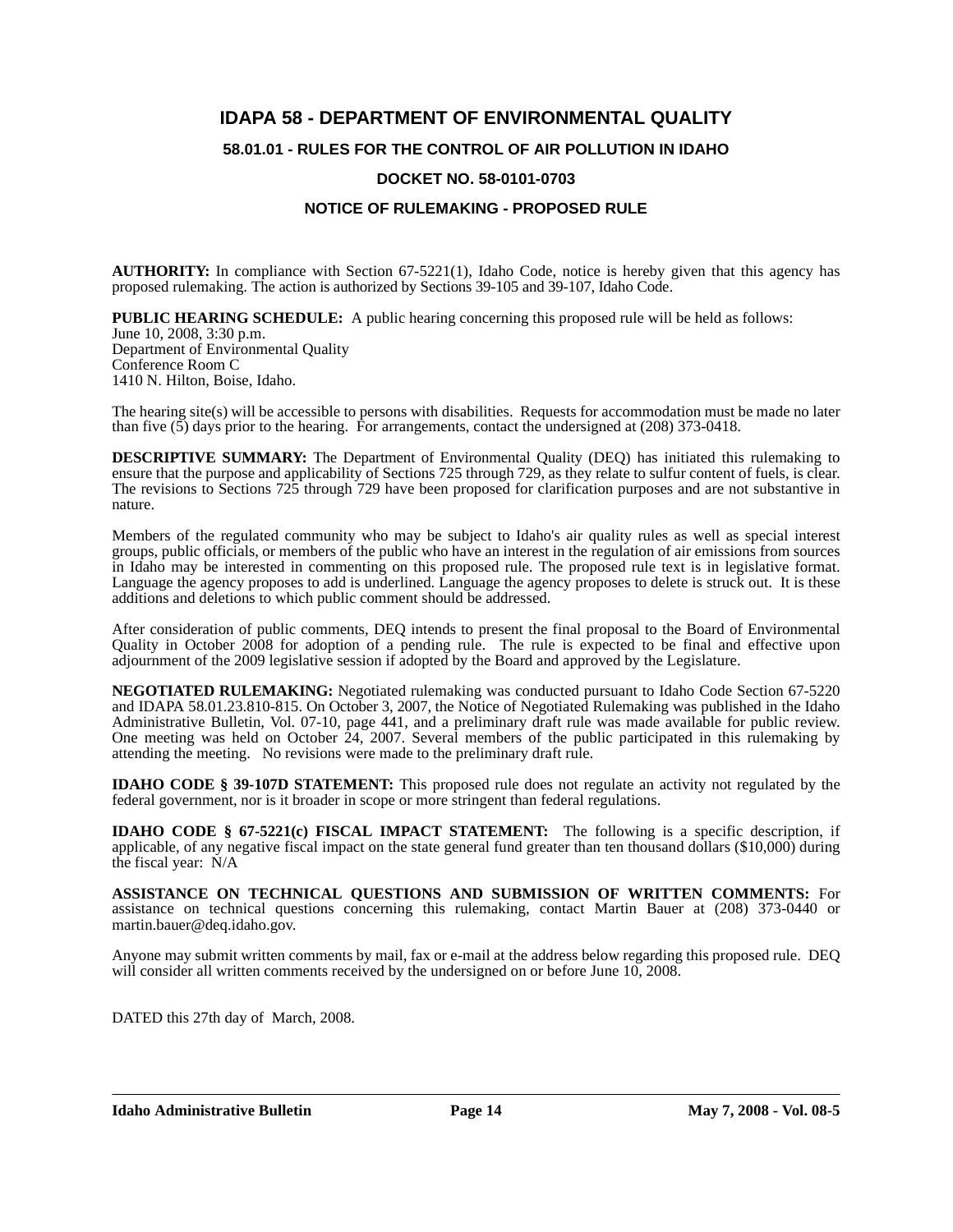Paula J. Wilson Hearing Coordinator Department of Environmental Quality  $14\overline{1}0$  N. Hilton Boise, Idaho 83706-1255 (208)373-0418/Fax No. (208)373-0481 pwilson@deq.idaho.gov Proposed Rule, Docket No. 58-0101-0703

#### 725. Rules For Sulfur Content Of Fuels.

This section applies to fuel burning sources in Idaho. The Its purpose of Sections 725 through 729 is to prevent excessive ground level concentrations of sulfur dioxide from fuel burning sources in Idaho. The reference test method for measuring fuel sulfur content shall be ASTM method, D129-95 Standard Test for Sulfur in Petroleum Products (General Bomb Method) or such comparable and equivalent method approved in accordance with Subsection 157.02.d. Test methods and procedures shall comply with Section  $157.4 \div 500/$  (

- 726. Definitions As Used In Sections 727 Through 729.
	- **01. Definitions.**

**01a. ASTM**. American Society for Testing and Materials. (5-1-94)

**02b. Distillate Fuel Oil**. Any oil meeting the specifications of ASTM Grade 1 or Grade 2 fuel oils. (5-1-94)

**03c.** Residual Fuel Oil. Any oil meeting the specifications of ASTM Grade 4, Grade 5 and Grade 6 fuel (5-1-94) oils.  $(5-1-94)$ 

727. Residual Fuel Oils.

**02. Residual Fuel Oils.**

**01. Standards for 1973**. After January, 1973, no person shall sell, distribute, use or make available for use, any residual fuel oil containing more than two and one-half percent (2.5%) sulfur by weight.(5-1-94)

**02. Standards Beginning 1974**. After January, 1974, nNo person shall sell, distribute, use or make available for use, any residual fuel oil containing more than one and three-fourths percent (1.75%) sulfur by weight.  $(5-1-94)$ 

728. Distillate Fuel Oil.

**03. Distillate Fuel Oil.** No person shall sell, distribute, use or make available for use, any distillate fuel oil containing more than the following percentages of sulfur: $($ 

**014.** ASTM Grade 1. ASTM Grade 1 fuel oil - zero point three percent  $(0.3 \frac{\text{percent}(0.3 \text{ percent} \%)}{\text{best}})$  by weight. 1-94)

**02b. ASTM Grade 2.** ASTM Grade 2 fuel oil - <u>zero point five percent (0.5 percent%)</u> by weight. (5-1-94)

729. Coal.

**04. Coal.** No person shall sell, distribute, use or make available for use, any coal containing greater than one percent  $(1.0\%)$  sulfur by weight. $(5-1-94)$ 

730726. -- 749. (Reserved).

798. Electrical Generators.

The following requirements apply to all electrical generators used to provide electrical power to any nonmetallic mineral processing plant. The requirements apply to each site of operations. (3-15-02)